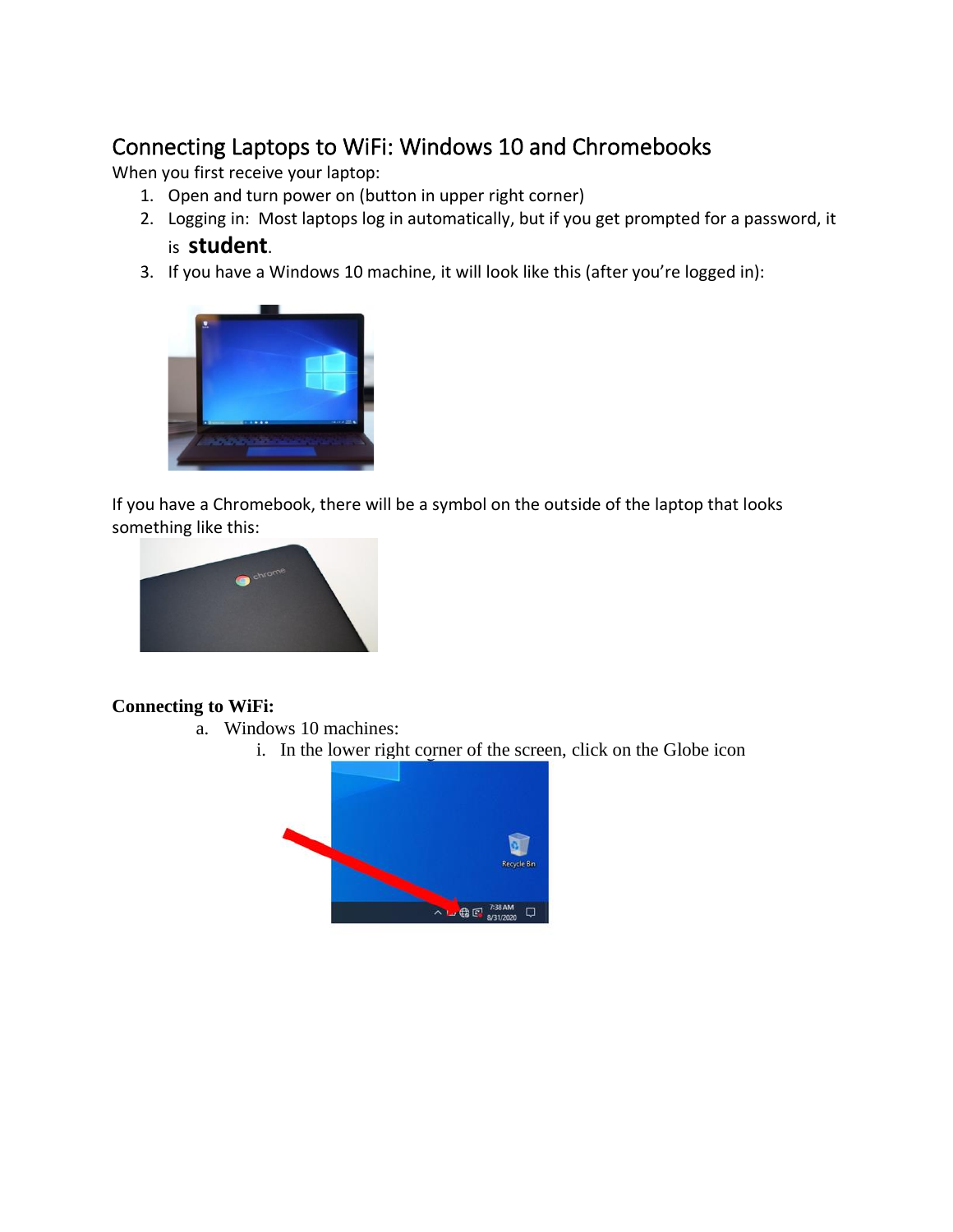- ii. Choose your Wifi network and type in your password.
- iii. The Globe icon changes to a connected WiFi icon.



- b. Chromebooks:
	- i. NOTE: If you are using a Gavilan MiFi connection, turn that on first.
	- ii. When you first power up the laptop, if you are not connected to a network, this is the first screen you will see. Just choose your network, type in password, and you're connected.

| Network not available                                                                                                                                                                                   |                                                      |  |
|---------------------------------------------------------------------------------------------------------------------------------------------------------------------------------------------------------|------------------------------------------------------|--|
|                                                                                                                                                                                                         |                                                      |  |
| Please connect to the Internet to sign in to your Chromebook.<br>You may also skip signing in and browse as Guest.<br>If you've already registered on this device, you can sign in as an existing user. |                                                      |  |
| xfinitywifi                                                                                                                                                                                             |                                                      |  |
| <b>XFINITY</b>                                                                                                                                                                                          | Join Wi-Fi network                                   |  |
| NETGEAR27                                                                                                                                                                                               | <b>SSID</b>                                          |  |
| OceanView                                                                                                                                                                                               | NETGEAR27                                            |  |
| priscilla@baymoon.com                                                                                                                                                                                   | Security                                             |  |
|                                                                                                                                                                                                         | PSK (WPA or RSN)                                     |  |
| NETGEAR27-5G                                                                                                                                                                                            | Password                                             |  |
| <b>ATT903</b>                                                                                                                                                                                           | $\sim$                                               |  |
| v.<br>ETeero                                                                                                                                                                                            | Allow other users of this device to use this network |  |

iii. Next, you'll be prompted to sign in to your Google account using your gmail e-mail address.